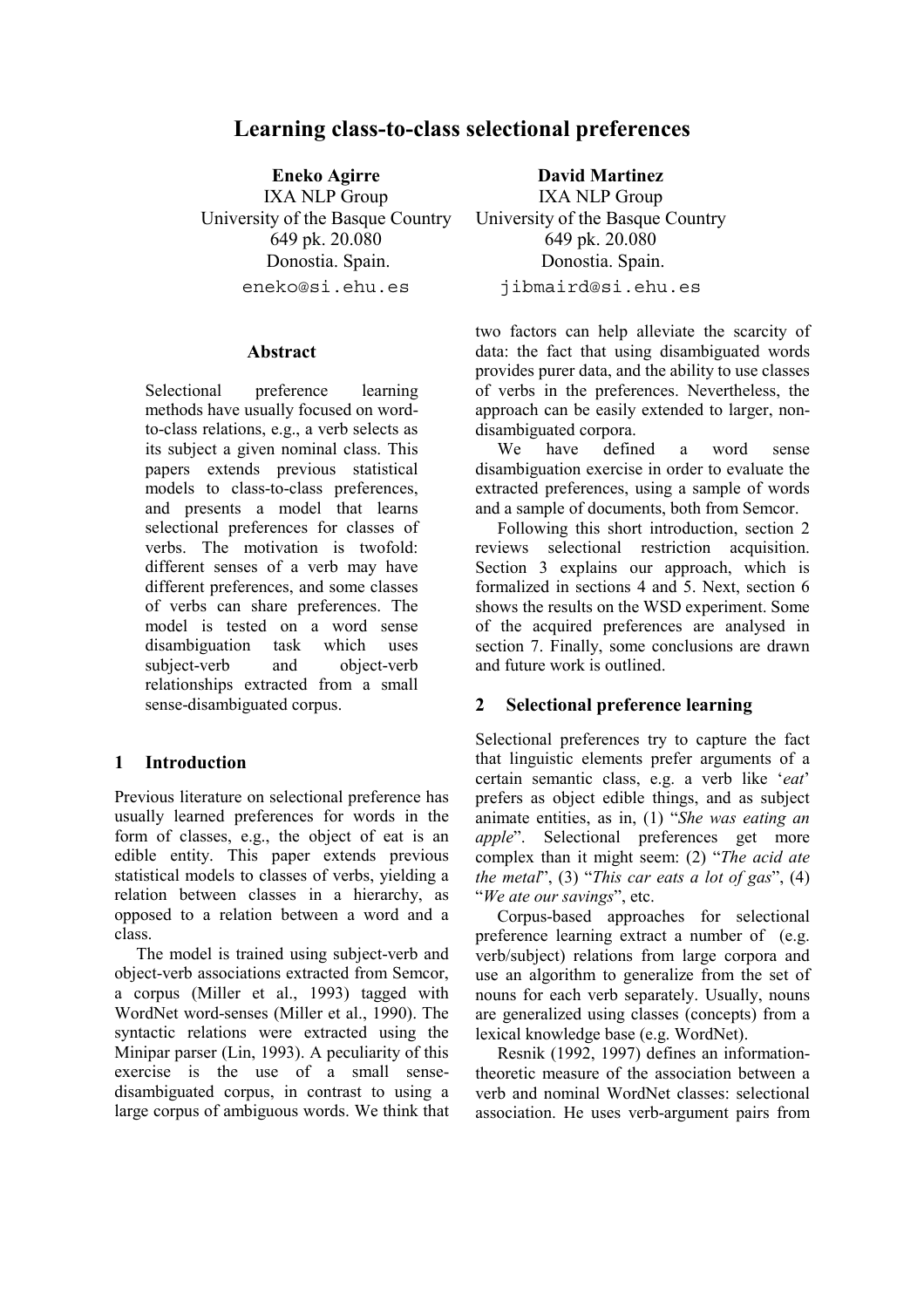Brown. Evaluation is performed applying intuition and WSD. Our measure follows in part from his formalization.

Abe and Li (1995) follow a similar approach, but they employ a different informationtheoretic measure (the minimum description length principle) to select the set of concepts in a hierarchy that generalize best the selectional preferences for a verb. The argument pairs are extracted from the WSJ corpus, and evaluation is performed using intuition and PP-attachment resolution.

Stetina et al. (1998) extract word-arg-word triples for all possible combinations, and use a measure of "relational probability" based on frequency and similarity. They provide an algorithm to disambiguate all words in a sentence. It is directly applied to WSD with good results.

## **3 Our approach**

The model explored in this paper emerges as a result of the following observations:

- Distinguishing verb senses can be useful. The examples for *eat* above are taken from WordNet, and each corresponds to a different word sense<sup>1</sup>: example (1) is from the "*take in solid food*" sense of *eat,* (2) from the "cause to *rust"* sense, and examples (3) and (4) from the *"use up"*  sense.
- If the word senses of a set of verbs are similar (e.g. word senses of ingestion verbs like *eat, devour, ingest,* etc.) they can have related selectional preferences, and we can generalize and say that a class of verbs has a particular selectional preference.

Our formalization thus distinguishes among verb senses, that is, we treat each verb sense as a

**1** 

different unit that has a particular selectional preference. From the selectional preferences of single verb word senses, we also infer selectional preferences for classes of verbs.

Contrary to other methods (e.g. Li and Abe's), we don't try to find the classes which generalize best the selectional preferences. All possibilities, even the very low probability ones, are stored.

The method stands as follows: we collect [*noun-word-sense relation verb-word-sense*] triples from Semcor, where the relation is either subject or object. As word senses refer to concepts, we also collect the triple for each possible combination of concepts that subsume the word senses in the triple. Direct frequencies and estimates of frequencies for classes are then used to compute probabilities for the triples.

These probabilities could be used to disambiguate either nouns, verbs or both at the same time. For the time being, we have chosen to disambiguate nouns only, and therefore we compute the probability for a nominal concept, given that it is the subject/object of a particular verb. Note that when disambiguating we ignore the particular sense in which the governing verb occurs.

## **4 Formalization**

As mentioned in the previous sections we are interested in modelling the probability of a nominal concept given that it is the subject/object of a particular verb:

$$
P(cn_i | relv) \tag{1}
$$

Before providing the formalization for our approach we present a model based on words and a model based on nominal-classes. Our class-to-class model is an extension of the second<sup>2</sup>. The estimation of the frequencies of classes are presented in the following section.

**1** 

<sup>&</sup>lt;sup>1</sup> A note is in order to introduce the terminology used in the paper. We use concept and class indistinguishably, and they refer to the so-called *synsets* in WordNet. Concepts in WordNet are represented as sets of synonyms, e.g. *<food, nutrient>*. A word sense in WordNet is a word-concept pairing, e.g. given the concepts *a=<chicken, poulet, volaille>* and *b=<wimp, chicken, crybaby>* we can say that chicken has at least two word senses, the pair *chickena* and the pair *chicken-b*. In fact the former is sense 1 of chicken, and the later is sense 3 of chicken. For the sake of simplicity we also talk about *<chicken, poulet, volaille>* being a word sense of chicken.

<sup>&</sup>lt;sup>2</sup> Notation: *v* stands for a verb, *cn* (*cv*) stand for nominal (verbal) concept,  $cn_i$  ( $cv_i$ ) stands for the concept linked to the *i*-th sense of the given noun (verb), *rel* could be any grammatical relation (in our case object or subject),  $\subseteq$ stands for the subsumption relation, *fr* stands for frequency and  $\hat{f}$ . for the estimation of the frequencies of classes.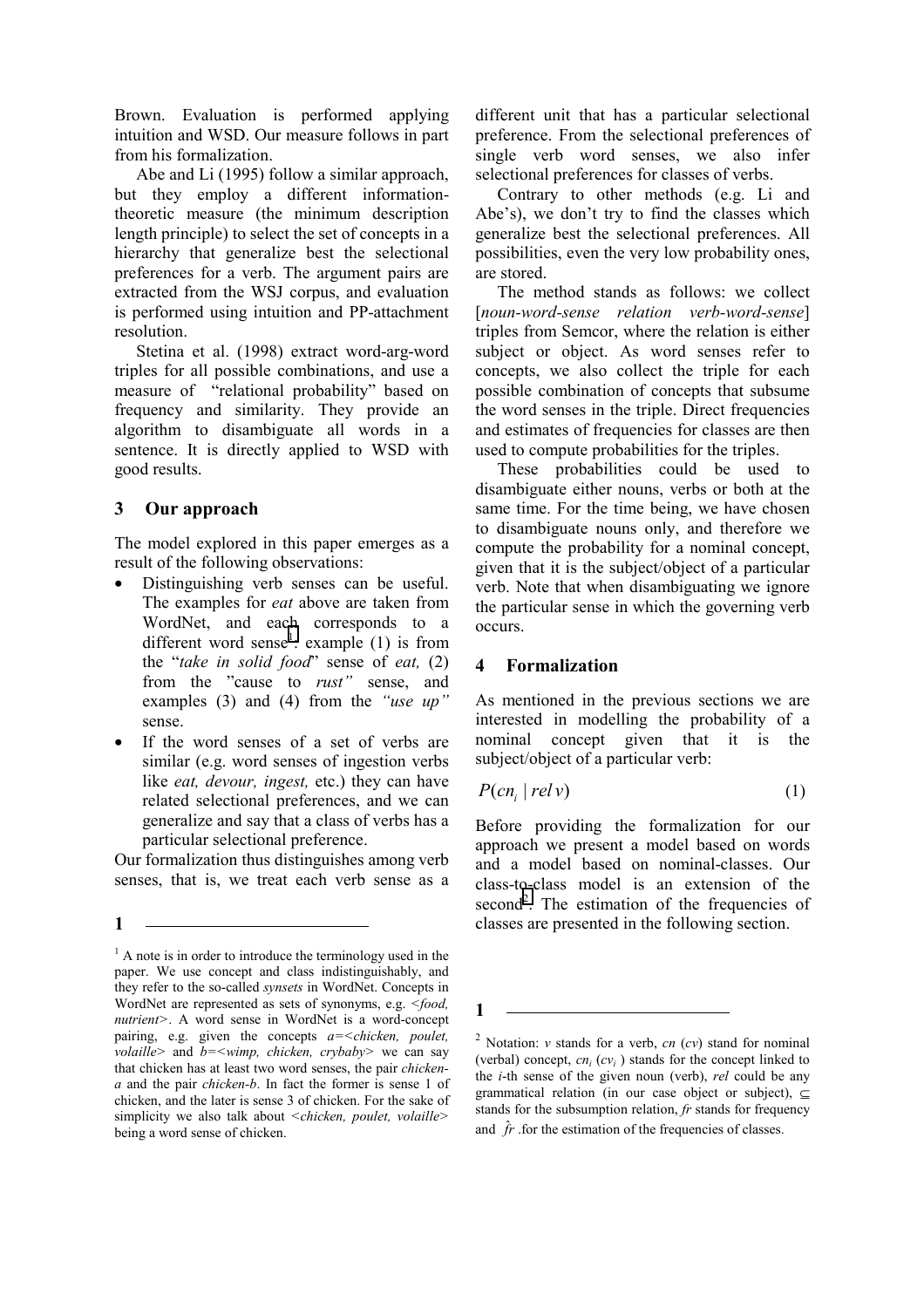$$
P(cn_i | rely) = \sum_{cn \supseteq cn_i} P(cn_i | cn) \times P(cn | rely) = \sum_{cn \supseteq cn_i} \frac{\hat{fr}(cn_i, cn)}{\hat{fr}(cn)} \times \frac{\hat{fr}(cn relv)}{\hat{fr}(relv)} \tag{3}
$$

$$
P(cn_i \mid rely) = \max_{cvg \text{ senseof } v} \sum_{cn \ge cn_i} \sum_{cv \ge cv_j} P(cn_i \mid cn) \times P(cv_j \mid cv) \times P(cn \mid relcv)
$$
\n
$$
\hat{f}(c, c) = \sum_{i=1}^{n} \hat{f}(c, c) \times \hat{f}(c, c) \quad (4)
$$

$$
= \max_{\text{cvy senseof } v} \sum_{\text{cn}\geq\text{cn}_i} \sum_{\text{cv2cv_j}} \frac{\hat{fr}(cn_i, cn)}{\hat{fr}(cn)} \times \frac{\hat{fr}(cv_j, cv)}{\hat{fr}(cv)} \times \frac{\hat{fr}(cnrelcv)}{\hat{fr}(relcv)} \tag{4}
$$

$$
\hat{f}r(cn) = \sum_{cn_i \subseteq cn} \frac{1}{classes(cn_i)} \times fr(cn_i)
$$
\n(5)

$$
\hat{f}r(cn_i, cn) = \begin{cases}\n\sum_{cn_j \subseteq cn_i} \frac{1}{classes(cn_j)} \times fr(cn_j) & \text{if } cn_i \subseteq cn \\
0 & \text{otherwise}\n\end{cases}
$$
\n(6)

$$
\hat{f}r(cnrelv) = \sum_{cn_i \subseteq cn} \frac{1}{classes(cn_i)} \times fr(cn_i relv)
$$
\n(7)

$$
\hat{f}r(cnrelcv) = \sum_{cn_i \subseteq cn \, cv_i \subseteq cn} \frac{1}{classes(cn_i)} \times \frac{1}{classes(cv_i)} \times fr(cn_i \, relcv_i)
$$
\n(8)

#### **4.1 Word-to-word model: eat chickeni**

At this stage we do not use information of class subsumption. The probability of the first sense of *chicken* being an object of *eat* depends on how often does the concept linked to *chicken*<sup>1</sup> appear as object of the word *eat*, divided by the number of occurrences of *eat* with an object.

$$
P(cn_i | relv) = \frac{fr(cn_i relv)}{fr-relv)}\tag{2}
$$

Note that instead of  $P(sense, | relv)$  we use  $P(cn, | relv)$ , as we count occurrences of concepts rather than word senses. This means that synonyms also count, e.g. *poulet* as synonyms of the first sense of *chicken*.

#### **4.2 word-to-class model: eat <food, nutrient>**

The probability of *eat chicken<sub>1</sub>* depends on the probabilities of the concepts subsumed by and subsuming *chicken*<sup>l</sup> being objects of eat. For instance, if  $chicken_1$  never appears as an object of eat, but other word senses under <*food, nutrient* alo, the probability of *chicken will not*  $be<sub>0</sub>$ 

Formula (3) shows that for all concepts subsuming  $cn_i$  the probability of  $cn_i$  given the more general concept times the probability of the more general concept being a subject/object of the verb is added. The first probability is estimated dividing the class frequencies of *cni* with the class frequencies of the more general concept. The second probability is estimated as in 4.1.

## **4.3 class-to-class model: <ingest, take in, …> <food, nutrient>**

The probability of *eat chicken* depends on the probabilities of all concepts above *chicken*<sup>1</sup> being objects of all concepts above the possible senses of *eat*. For instance, if *devour* never appeared on the training corpus, the model could infer its selectional preference from that of its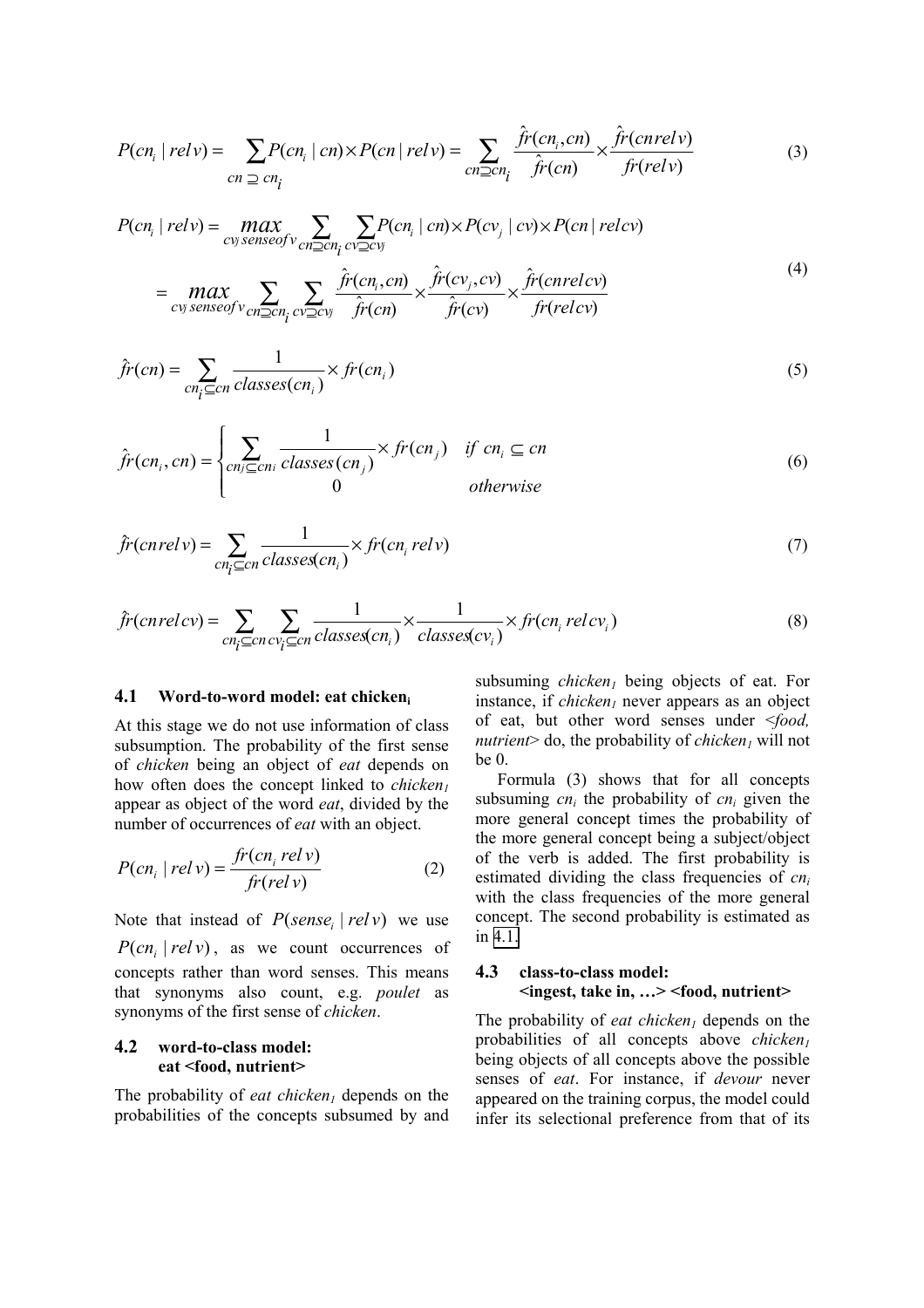superclass <*ingest, take in, ...>*. As the verb can be polysemous, the sense with maximum probability is selected.

Formula (4) shows that the maximum probability for the possible senses  $(cv_i)$  of the verb is taken. For each possible verb concept (*cv*) and noun concept (*cn*) subsuming the target concepts (*cni*,cvj), the probability of the target concept given the subsuming concept (this is done twice, once for the verb, once for the noun) times the probability the nominal concept being subject/object of the verbal concept is added.

### **5 Estimation of class frequencies**

Frequencies for classes can be counted directly from the corpus when the class is linked to a word sense that actually appears in the corpus, written as  $fr(cn_i)$ . Otherwise they have to be estimated using the direct counts for all subsumed concepts, written as  $\hat{f}$   $\hat{r}$  (*cn*, ). Formula (5) shows that all the counts for the subsumed concepts (*cni*) are added, but divided by the number of classes for which  $c_i$  is a subclass (that is, all ancestors in the hierarchy). This is necessary to guarantee the following:

$$
\sum_{cn \supseteq cn_i} P(cn_i \mid cn) = 1.
$$

Formula (6) shows the estimated frequency of a concept given another concept. In the case of the first concept subsuming the second it is 0, otherwise the frequency is estimated as in (5).

Formula (7) estimates the counts for [nominal-concept relation verb] triples for all possible nominal-concepts, which is based on the counts for the triples that actually occur in the corpus. All the counts for subsumed concepts are added, divided by the number of classes in order to guarantee the following:

$$
\sum_{cn} P(cn \mid subj \mid v) = 1
$$

Finally, formula (8) extends formula (7) to [nominal-concept relation verbal-concept] in a similar way.

### **6 Training and testing on a WSD exercise**

For training we used the sense-disambiguated part of Brown, Semcor, which comprises around

|          |          |     |     | # $\sec$ . # $\sec$ . |
|----------|----------|-----|-----|-----------------------|
| Noun     | $#$ sens |     |     | # occ as obj as subj  |
| account  | 10       | 27  | 8   | 3                     |
| age      | 5        | 104 | 10  | 9                     |
| church   | 3        | 128 | 19  | 10                    |
| duty     | 3        | 25  | 8   | 1                     |
| head     | 30       | 179 | 58  | 16                    |
| interest |          | 140 | 31  | 13                    |
| member   | 5        | 74  | 13  | 11                    |
| people   | 4        | 282 | 41  | 83                    |
| Overall  |          | 959 | 188 | 146                   |
|          |          |     |     |                       |

| <b>Table 1.</b> Data for the selected nouns. |  |
|----------------------------------------------|--|
|----------------------------------------------|--|

|                                                                                 | Obj |                                | Subj |  |
|---------------------------------------------------------------------------------|-----|--------------------------------|------|--|
|                                                                                 |     | Prec. Cov. Rec Prec. Cov. Rec. |      |  |
| Random                                                                          |     | .192 1.00 .192 .192 1.00 .192  |      |  |
| <b>MFS</b>                                                                      |     | .690 1.00 .690 .690 1.00 .690  |      |  |
| Vord2word 959 .260 .249 .742 .243 .180                                          |     |                                |      |  |
| Word2class 669 .867 .580 .562 .834 .468                                         |     |                                |      |  |
| Class2class   .666 .973 .648   .540 .995 .537                                   |     |                                |      |  |
| $\mathbf{T}_{\alpha}$ kla $\mathbf{A}$ A stanaga nagulta fan tha $\Omega$ nauna |     |                                |      |  |

**Table 2**. Average results for the 8 nouns.

250.000 words tagged with WordNet word senses. The parser we used is Minipar. For this current experiment we only extracted verbobject and verb-subject pairs. Overall 14.471 verb-object pairs and 12.242 verb-subject pairs were extracted. For the sake of efficiency, we stored all possible class-to-class relations and class frequencies at this point, as defined in formulas  $(5)$  to  $(8)$ .

The acquired data was tested on a WSD exercise. The goal was to disambiguate all nouns occurring as subjects and objects, but it could be also used to disambiguate verbs. The WSD algorithm just gets the frequencies and computes the probabilities as they are needed. The word sense with the highest probability is chosen.

Two experiments were performed: on the lexical sample we selected a set of 8 nouns at random<sup>3</sup> and applied 10fold crossvalidation to make use of all available examples. In the case of whole documents, they were withdrawn from the training corpus and tested in turn.

**1** 

<sup>&</sup>lt;sup>3</sup> This set was also used on a previous paper (Agirre  $\&$ Martinez, 2000).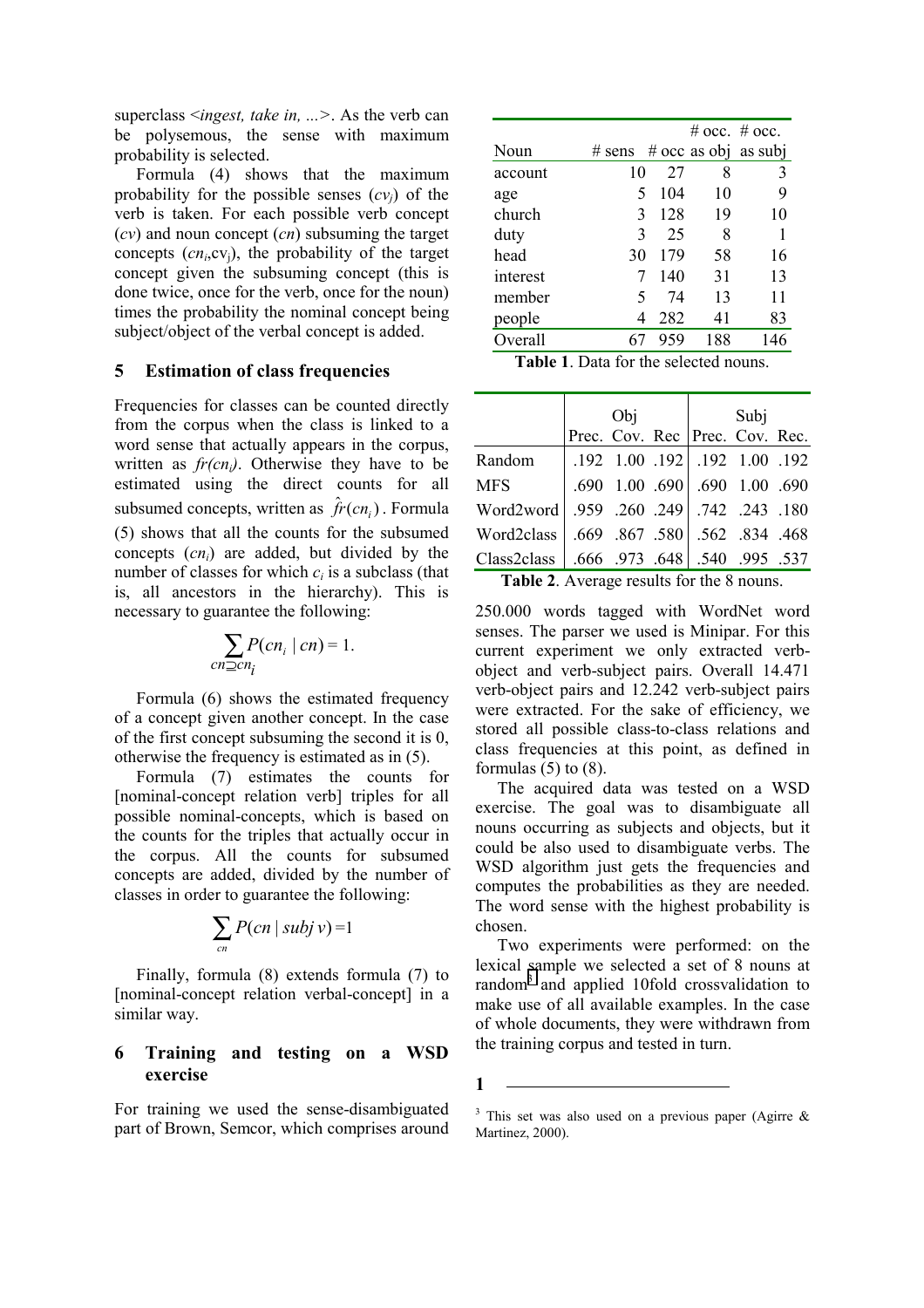|                   |           |           |      | Obiect |      |           |      |      | Subject |                                                                                      |
|-------------------|-----------|-----------|------|--------|------|-----------|------|------|---------|--------------------------------------------------------------------------------------|
| File              |           |           |      |        |      |           |      |      |         | Rand. MFS word2word word2class class2classRand. MFS word2word word2class class2class |
| 746. 286. lbr-a01 |           |           | .138 | .447   | .542 | .313.884  |      | .312 | .640    | .749                                                                                 |
| 776. 233. br-b20  |           |           | .093 | .418   | .487 | .292.780  |      | .354 | .580    | .677                                                                                 |
| $br-i09$          | .254 .645 |           | .071 | .429   | .399 | .256 .761 |      | .200 | .500    | .499                                                                                 |
| $br-r05$          |           | .269 .639 | .126 | .394   | .577 | .294      | .720 | .144 | .601    | .710                                                                                 |

**Table 3**. Average recall for the nouns in the four Semcor files.

Table 1 shows the data for the set of nouns. Note that only 19% (15%) of the occurrences of the nouns are objects (subjects) of any verb. Table 2 shows the average results using subject and object relations for each possible formalization. Each column shows respectively, the precision, the coverage over the occurrences with the given relation, and the recall. Random and most frequent baselines are also shown. Word-to-word gets the highest precision of all three, but it can only be applied on a few instances. Word-to-class gets slightly better precision than class-to-class, but class-to-class is near complete coverage and thus gets the best recall of all three. All are well above the random baseline, but slightly below the most frequent sense.

On the all-nouns experiment, we disambiguated the nouns appearing in four files extracted from Semcor. We observed that not many nouns were related to a verb as object or subject (e.g. in the file br-a01 only 40% (16%) of the polisemous nouns were tagged as object (subject)). Table 3 illustrates the results on this task. Again, word-to-word obtains the best precision in all cases, but because of the lack of data the recall is low. Class-to-class attains the best recall.

We think that given the small corpus available, the results are good. Note that there is no smoothing or cut-off value involved, and some decisions are taken with very little points of data. Sure enough both smoothing and cut-off values will allow to improve the precision. On the contrary, literature has shown that the most frequent sense baseline needs less training data.

### **7 Analysis of the acquired selectional preferences**

In order to analyze the acquired selectional preferences, we wanted a word that did not occur too often and which had clearly

*Sense 1* 

*church, Christian church, Christianity => religion, faith => institution, establishment => organization, organisation => social group => group, grouping* 

*Sense 2* 

*church, church building => place of worship, house of prayer, house of God, house of worship => building, edifice => structure, construction => artifact, artefact => object, physical object => entity, something* 

*Sense 3* 

*church service, church => service, religious service, divine service => religious ceremony, religious ritual => ceremony => activity => act, human action, human activity*

**Figure 1**. Word senses and superclasses for church

distinguishable senses. The goal is to study the preferences that were applied in the disambiguation for all occurrences, and check what is the difference among each of the models.

The selected word was *church*, which has three senses in WordNet, and occurs 19 times. Figure 1 shows the three word senses and the corresponding subsuming concepts. Table 4 shows the results of the disambiguation algorithm for church.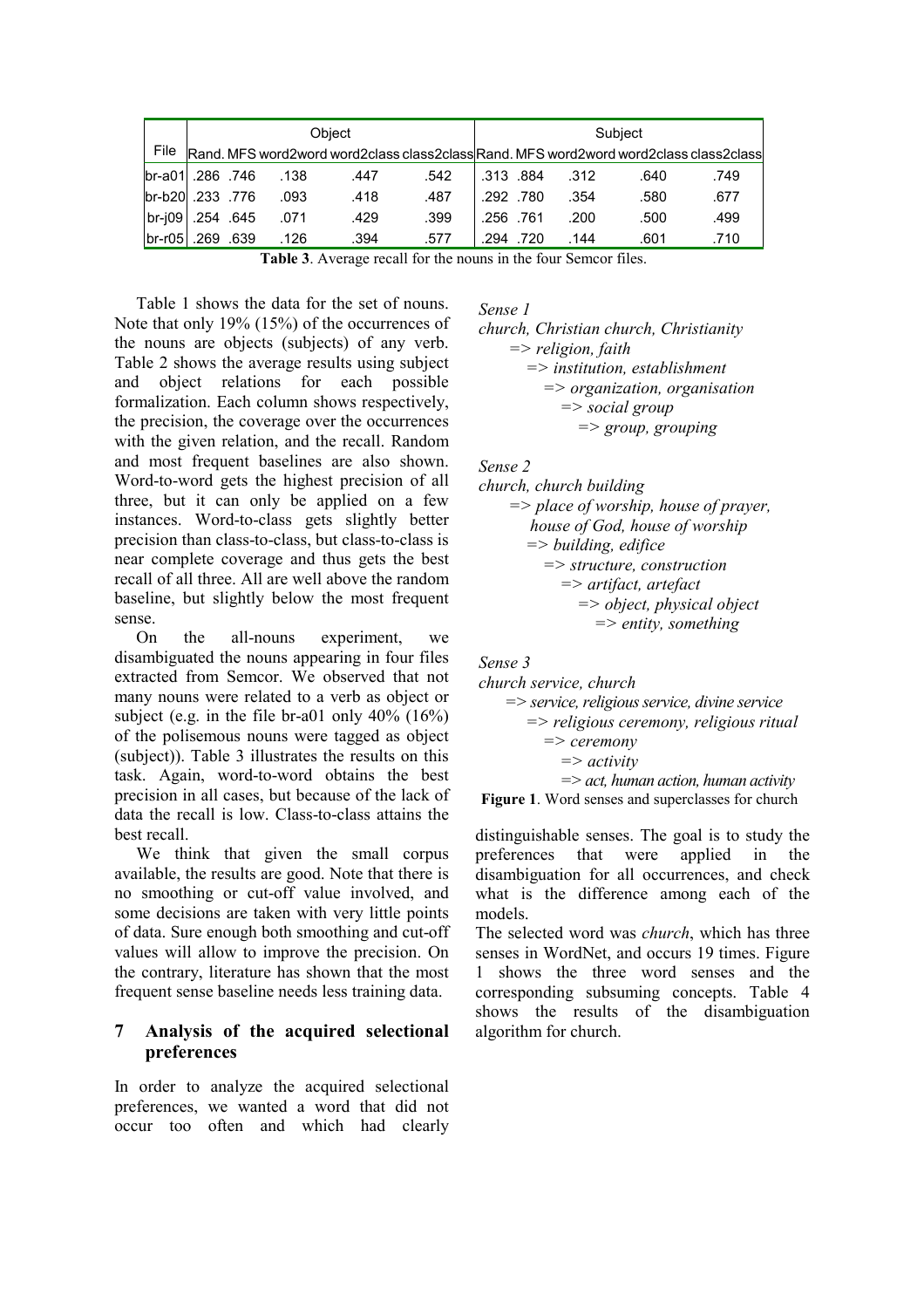|                        |                |               |                | #occ OK KO No ansr Prec. Cov. Rec. |
|------------------------|----------------|---------------|----------------|------------------------------------|
| 19                     | 4              | 15            | $\Omega$       | .210 1.00 .210                     |
| 19                     | $\theta$       | $\Omega$      | 19             | .000.000.000                       |
| 19                     | 12             | -5            | $\overline{2}$ | .705 .894 .631                     |
| 19                     | 12             |               | $\Omega$       | .631 1.00 .631                     |
| 10                     | 8              | 2             | 0              | .800 1.00 .800                     |
| subj word-to-word 10   | $\Omega$       | $\theta$      | 10             | .000.000.000                       |
| subj word-to-class 10  | $\overline{4}$ | $\mathcal{E}$ | 3              | .571 .700 .400                     |
| subj class-to-class 10 | 6              | 4             | $\Omega$       | .600 1.00 .600                     |
|                        |                |               |                |                                    |

**Table 4:** Results disambiguating the word *church*.

In the word-to-word model, the model is unable to tag any of the examples<sup>4</sup> (all the verbs related to "church" were different). For church as object, both class-to-class and word-to-class have similar recall, but word-to-class has better precision. Notice that the majority of the examples with church as object were not tagged with the most frequent sense in Semcor, and therefore the MFS precision is remarkably low (21%). For church as subject, the class-to-class model has both better precision and coverage.

We will now study in more detail each of the examples.

#### **7.1 Church as object**

There were 19 examples with *church* as object (15 tagged in Semcor with sense 2 and 4 with sense 1). Using the word-to-class model, 12 were tagged correctly, 5 incorrectly and 2 had not enough data to answer. In the class-to-class model 12 examples were tagged correctly and 7 incorrectly. Therefore there was no gain in recall.

First, we will analyze the results of the **word-to-class model**. From the 12 hits, 10 corresponded to sense 2 and the other 2 to sense 1. Here we show the 12 verbs and the superconcept of the senses of church that gets the highest selectional preference probability, and thus selects the winning sense, in this case, correctly.

- Tagged with sense 2: look:  $\leq$ building, edifice> have:  $\leq$   $\leq$   $\leq$   $\leq$   $\leq$   $\leq$   $\leq$   $\leq$   $\leq$   $\leq$   $\leq$   $\leq$   $\leq$   $\leq$   $\leq$   $\leq$   $\leq$   $\leq$   $\leq$   $\leq$   $\leq$   $\leq$   $\leq$   $\leq$   $\leq$   $\leq$   $\leq$   $\leq$   $\leq$   $\leq$   $\leq$   $\leq$   $\leq$   $\leq$   $\leq$   $\leq$
- **1**

| demolish: | <br>building, edifice>                    |
|-----------|-------------------------------------------|
| move:     | <structure, construction=""></structure,> |
| support:  | <structure, construction=""></structure,> |
| build:    | <structure, construction=""></structure,> |
| enter:    | <structure, construction=""></structure,> |
| sell:     | <artifact, artefact=""></artifact,>       |
| abandon:  | <artifact, artefact=""></artifact,>       |
| see:      | <artifact, artefact=""></artifact,>       |
|           |                                           |

• Tagged with sense 1 strengthen: < organization, organisation> turn to: < organization, organisation>

The five examples where the model failed revealed different types of errors. We will check each of the verbs in turn.

**1.** *Attend (Semcor 2, word-to-class*  $1^5$ *: We* quote the whole sentence:

*From many sides come remarks that Protestant churches are badly attended and the large medieval cathedrals look all but empty during services .* 

We think that the correct sense should be 3 ( "*church services*" are attended, not the buildings). In any case, the class that gets the higher weight is <*institution, establishment*>, pointing to sense 1 of *church* and beating the more appropriate class <*religious ceremony, religious ritual*> because of the lack of examples in the training.

**2.** *Join (Semcor 1, word-to-class 2)*: It seems that this verb should be a good clue for sense 1. But among the few occurrences of *join* in the training set there were "*join-obj-temple*" and "*join-obj-synagogue*". Both *temple* and *synagogue* have do not have organizationrelated concepts in WordNet and they were thus tagged with a concept under *<building,* 

**1** 

<sup>&</sup>lt;sup>4</sup> Note that we applied 10fold crossvalidation. The model is not able to tag anything because the verbs in the testing samples do not appear in the training samples. In fact all the verbs governing church occur only once.

<sup>&</sup>lt;sup>5</sup> For each verb we list the sense in Semcor (the correct reference sense) and the sense assigned by the model.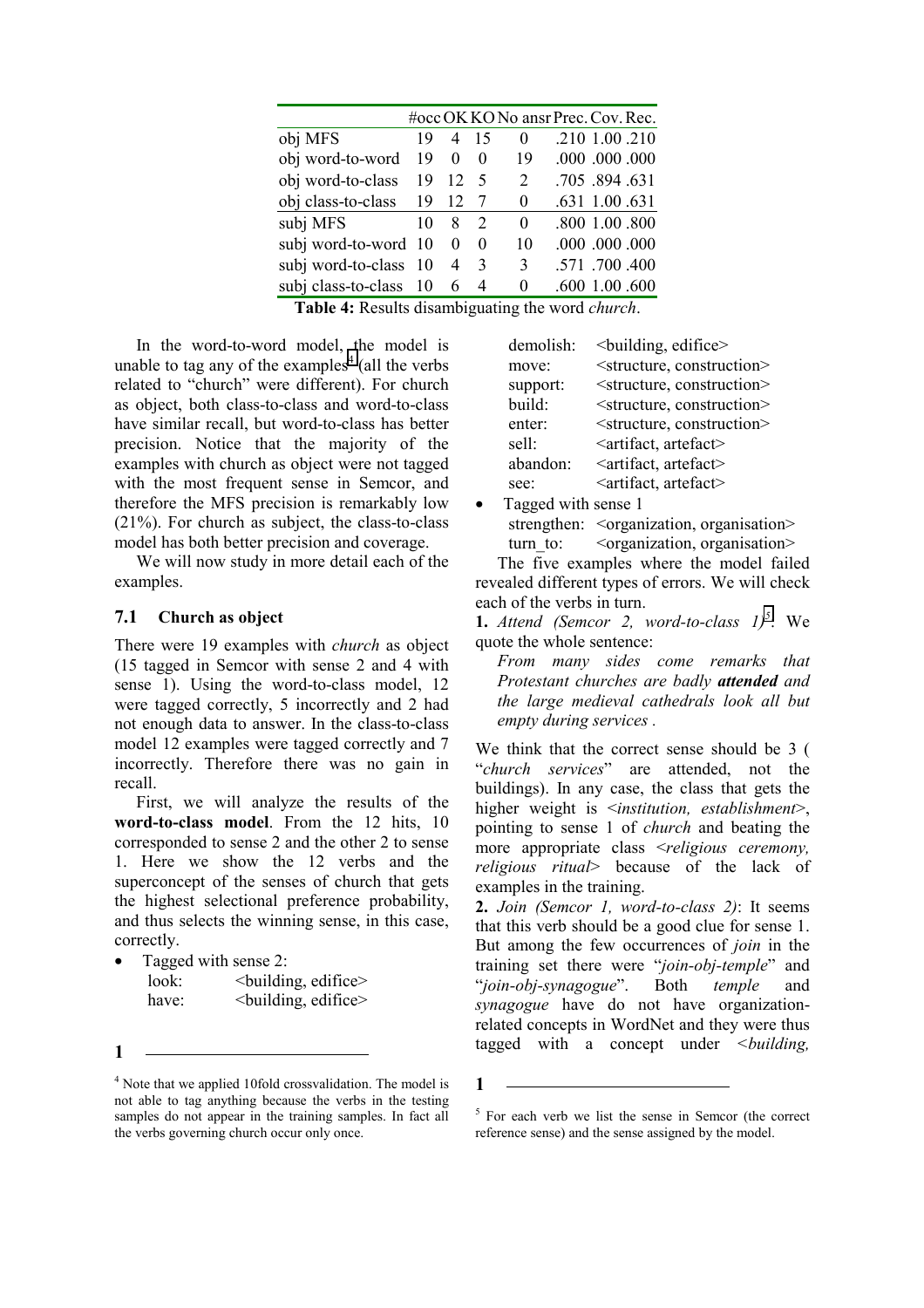*edifice>.* This implies that *<place of worship, house of prayer, house of God, house of worship>* gets most credit and the answer is sense 2.

**3.** *Imprison (Semcor 1, word-to-class 3)*: The scarcity of training examples is very evident here. There are only 2 examples of *imprison* with an object, one of them wrongly selected by Minipar (*imprison-obj-trip*) that falls under *<act, human action, human activity>* and points to sense 3.

**4.** *Empty (Semcor 2, word-to-class 1)*: The different senses of *empty* introduce misleading examples. The best credit is given to <*group, grouping*> (following an sense of *empty* which is not appropriate here) which selects the sense 1 of church. The correct sense of *empty* in this context relates with <*object, physical object*>, and would thus select the correct sense, but does not have enough credit.

**5.** *Advance (Semcor 2, word-to-class 3)*: the misleading senses of "advance" and the low number of examples point to sense 3.

We thus identified 4 sources of error in the word-to-class model:

- A. Incorrect Semcor tag
- B. Wrongly extracted verb-object relations
- C. Scarcity of data
- D. Misleading verb senses

The **class-to-class** model should help to mitigate the effects of errors type C and D. We would specially hope for the class-to-class model to discard misleading verb senses. We now turn to analyze the results of this model.

From the 12 correct examples tagged using word-to-class, we observed that 3 were mistagged using class-to-class. The reason was that the class-to-class introduces new examples from verbs that are superclasses of the target verb, and these introduced noise. For example, we examined the verb *turn\_to* (tagged in Semcor with sense 1):

**1.** *turn-to (Semcor 1, word-to-class 1)*: there are fewer training examples than in the class-toclass model and they get more credit. The relation "*turn\_to-obj-platoon*" gives weight to the class <*organization, organisation*>.

**2.** *turn-to (Semcor 1, class-to-class 2)*: the relations "*take\_up-obj-position*" and "*call\_onobj-esprit\_de\_corps*" introduce noise and point to the class <*artifact, artefact*>. As a result, the sense 2 is wrongly selected.

From the 5 mistagged examples in class-toclass, only "empty" was tagged correctly using classes (in this case the class-to-class model is able to select the correct sense of the verb, discarding the misleading senses of empty):

**1.** *Attend, Join, Advance*: they had errors of type A and B (incorrect Semcor tag/ misleading verb-object relations) and we can not expect the "class-to-class" model to handle them.

**2.** *Imprison*: still has not enough information to make a good choice.

**3.** *Empty (Semcor 2, class-to-class 2)*: new examples associated to the appropriate sense of *empty* give credit to the classes <*place of worship, house of prayer, house of God, house of worship*> and <*church, church buildin*g>. With the weight of these classes the correct sense 2 is correctly chosen.

Finally, the 2 examples that received no answer in the "word-to-class" model were tagged correctly:

**1.** *Flurry (Semcor 2, class-to-class 2)*: the answer is correct although the choice is made with few data. The strongest class is <*structure, construction*>.

**2.** *Rebuild (Semcor 2, class-to-class 2)*: the new information points to the appropriate sense.

### **7.2 Church as subject**

The class2class model showed a better behavior with the examples in which *church* appeared as subject. There were only 10 examples, 8 tagged with sense 1 and 2 with sense 2.

In this case, the class-to-class model tagged in the same way the examples tagged by the class-to-word model, but it also tagged the 3 occurrences that had not been tagged by the word-to-class model (2 correctly and 1 incorrectly).

### **8 Conclusions**

We presented a statistical model that extends selectional preference to classes of verbs, yielding a relation between classes in a hierarchy, as opposed to a relation between a word and a class. The motivation is twofold: different senses of a verb may have different preferences, and some classes of verbs can share preferences.

The model is trained using subject-verb and object-verb relations extracted from a sense